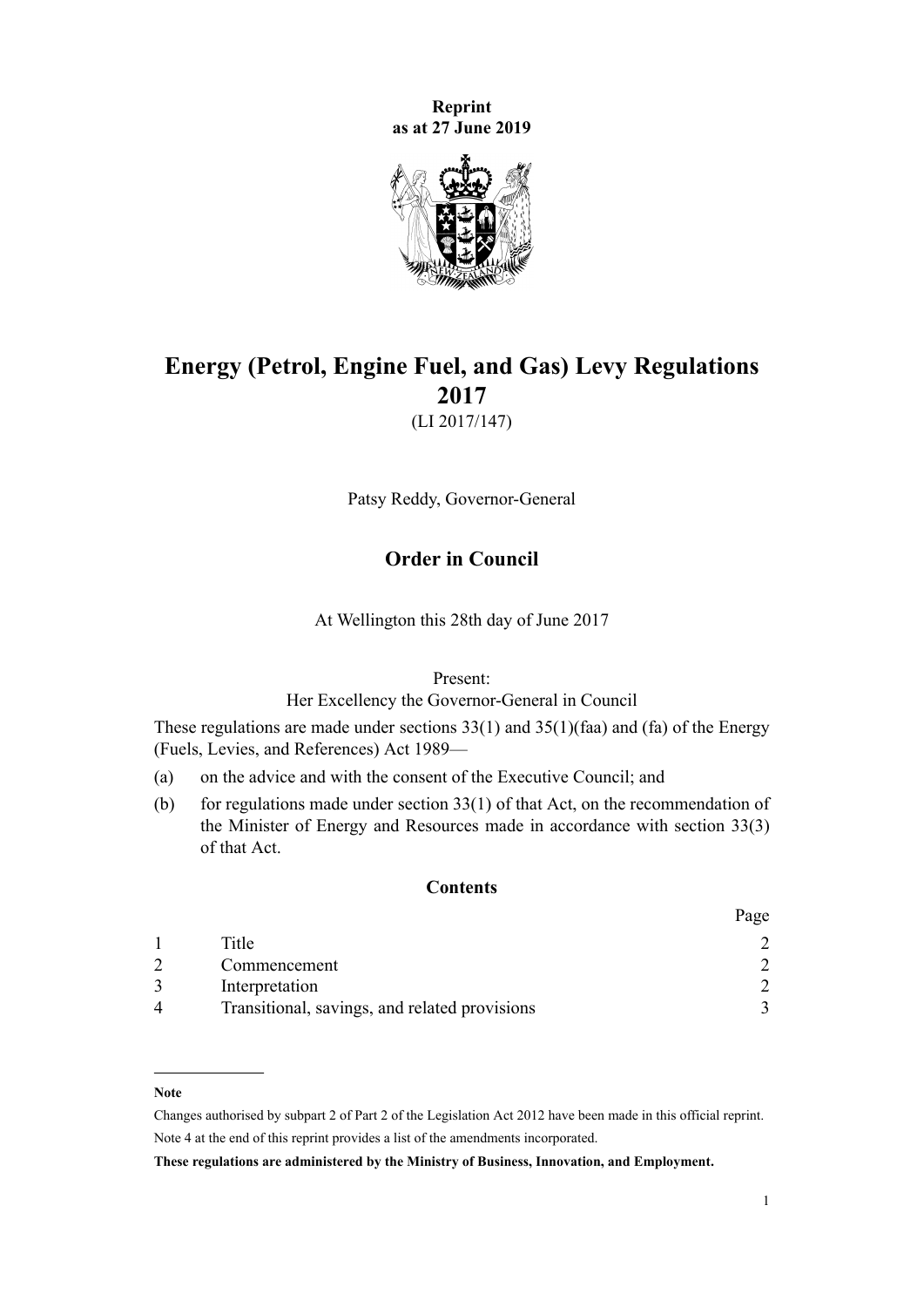<span id="page-1-0"></span>

| r <sub>1</sub> | <b>Energy (Petrol, Engine Fuel, and Gas) Levy Regulations</b><br>2017 | Reprinted as at<br>27 June 2019 |
|----------------|-----------------------------------------------------------------------|---------------------------------|
|                | Part 1                                                                |                                 |
|                | Petroleum or engine fuel monitoring levy                              |                                 |
| 5              | Calculation of PEFM levy rate                                         | 3                               |
| 6              | PEFM levy variable EECA cost                                          | $\overline{\mathbf{3}}$         |
|                | Notification of PEFM levy rate and calculation                        | 5                               |
| 8              | Prescribed types of petroleum or engine fuel                          | 5                               |
|                | Part 2                                                                |                                 |
|                | Gas safety, monitoring, and energy efficiency levy                    |                                 |
| 9              | Calculation of GSMEE levy rate                                        | 5                               |
| 10             | GSMEE levy variable EECA cost                                         | 5                               |
| 11             | Notification of GSMEE levy rate and calculation                       | 7                               |
| 12             | GSMEE levy: prescribed types and purposes                             | 7                               |
|                | Part 3                                                                |                                 |
|                | <b>Consequential revocation</b>                                       |                                 |
| 13             | Consequential revocation                                              | 7                               |
|                | <b>Schedule 1</b>                                                     | 8                               |
|                | <b>Transitional, savings, and related provisions</b>                  |                                 |

#### **Regulations**

## **1 Title**

These regulations are the Energy (Petrol, Engine Fuel, and Gas) Levy Regulations 2017.

## **2 Commencement**

These regulations come into force on 1 July 2017.

Regulations: confirmed, on 5 December 2017, by [section 10](http://legislation.govt.nz/pdflink.aspx?id=DLM7401604) of the Subordinate Legislation Confirmation Act 2017 (2017 No 47).

## **3 Interpretation**

In these regulations, unless the context otherwise requires,—

**Act** means the [Energy \(Fuels, Levies, and References\) Act 1989](http://legislation.govt.nz/pdflink.aspx?id=DLM194753)

**EECA** means the Energy Efficiency and Conservation Authority established under [section 20](http://legislation.govt.nz/pdflink.aspx?id=DLM54993) of the Energy Efficiency and Conservation Act 2000

**Estimates** has the meaning set out in [section 2\(1\)](http://legislation.govt.nz/pdflink.aspx?id=DLM160819) of the Public Finance Act 1989

**gas safety, monitoring, and energy efficiency levy** or **GSMEE levy** means the levy payable under [section 23](http://legislation.govt.nz/pdflink.aspx?id=DLM195026) of the Act

**levy period** means the period starting on 1 July in a year and ending on the close of 30 June in the following year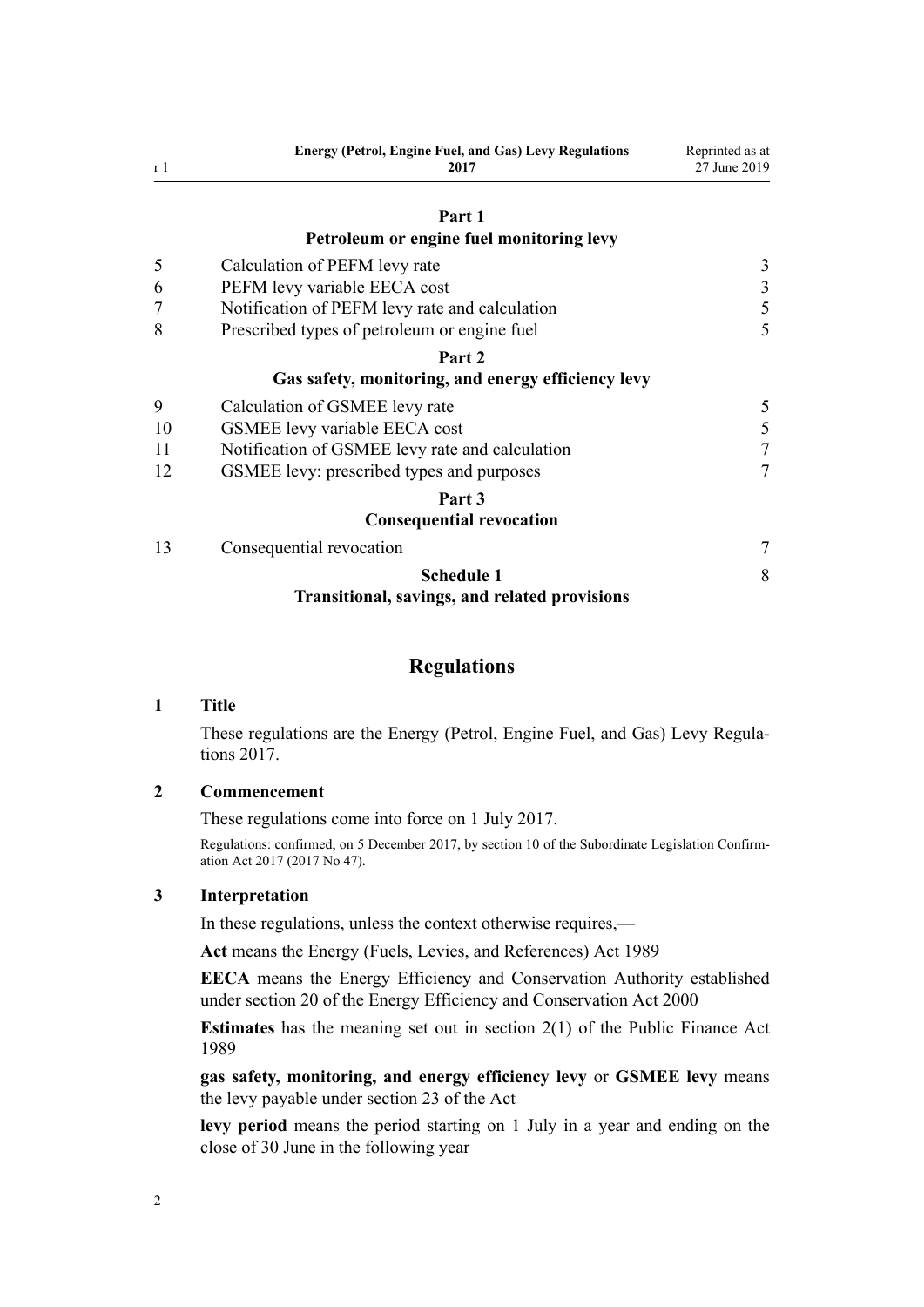**petroleum or engine fuel monitoring levy** or **PEFM levy** means the levy payable under [section 24](http://legislation.govt.nz/pdflink.aspx?id=DLM195028) of the Act

**return** means the return required to be supplied to the Secretary under [section](http://legislation.govt.nz/pdflink.aspx?id=DLM195026) [23](http://legislation.govt.nz/pdflink.aspx?id=DLM195026) of the Act

**Supplementary Estimates** has the meaning set out in [section 2\(1\)](http://legislation.govt.nz/pdflink.aspx?id=DLM160819) of the Public Finance Act 1989

**table** means the Excise and Excise-equivalent Duties Table referred to in the definition of engine fuel in [section 1B](http://legislation.govt.nz/pdflink.aspx?id=DLM1660100) of the Act.

#### **4 Transitional, savings, and related provisions**

The transitional, savings, and related provisions set out in [Schedule 1](#page-7-0) have effect according to their terms.

# **Part 1**

# **Petroleum or engine fuel monitoring levy**

#### **5 Calculation of PEFM levy rate**

The Secretary must, before the start of a levy period, calculate the PEFM levy rate for the levy period in accordance with the following formula:

 $a + b = c$ 

where—

<span id="page-2-0"></span>Reprinted as at 27 June 2019

- a is 0.5 cents
- b is the variable EECA cost (in cents) calculated in accordance with regulation 6
- c is the PEFM levy rate payable (in cents).

Regulation 5 formula item a: amended, on 27 June 2019, by [regulation 4](http://legislation.govt.nz/pdflink.aspx?id=LMS212387) of the Energy (Petrol, Engine Fuel, and Gas) Levy Amendment Regulations 2019 (LI 2019/139.

#### **6 PEFM levy variable EECA cost**

(1) The variable EECA cost is calculated in accordance with the following formula:

$$
(a+b+c) \div d
$$

where—

- a is the estimated costs for the levy period (in cents)
- b is the supplementary estimates amount (if any) for the levy period (in cents)
- c is the adjustment amount for the levy period (in cents)
- d is the number of complete litres of prescribed petroleum or engine fuel that the Secretary estimates will be subject to the PEFM levy during the levy period.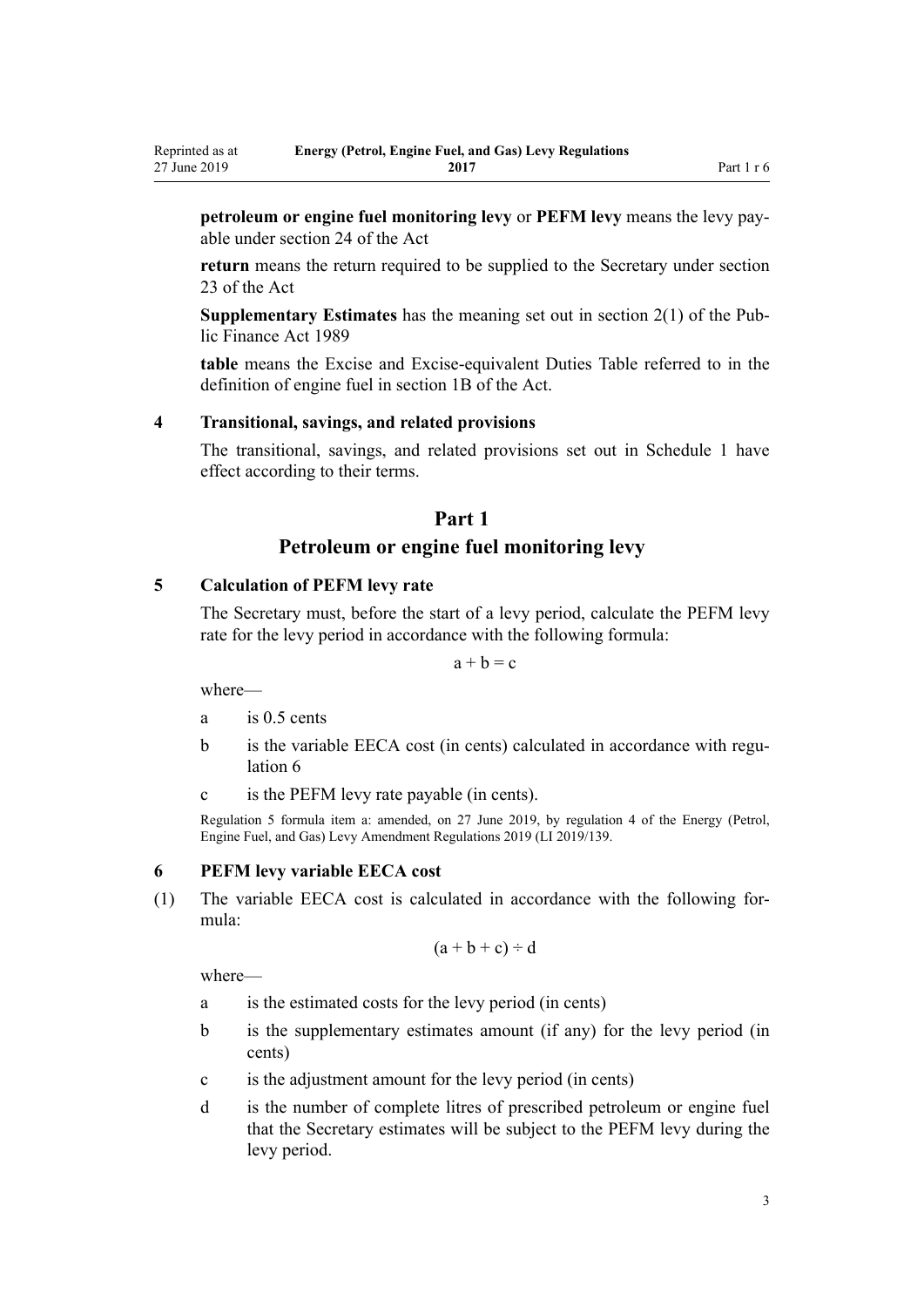#### Part 1 r 6

#### (2) In this regulation,—

**actual costs**, for a levy period, means the amount—

- (a) identified in the audited financial statements of the EECA for the levy period as the portion of costs, exclusive of any goods and services tax, to be met out of the PEFM levy under [section 14\(2A\)](http://legislation.govt.nz/pdflink.aspx?id=DLM194794) of the Act; and
- (b) that does not exceed the total amount appropriated for that period in respect of the costs referred to in paragraph (a); and
- (c) that does not exceed the portion of costs of the EECA, exclusive of any goods and services tax, determined by the Minister to be met out of the PEFM levy under [section 14\(2A\)](http://legislation.govt.nz/pdflink.aspx?id=DLM194794) of the Act for the levy period

**actual revenue**, for a levy period, means the amount—

- (a) identified in the audited financial statements of the Ministry for the levy period as the amount of the PEFM levy recovered for that levy period; and
- (b) that is attributable to the portion of costs of the EECA, exclusive of any goods and services tax, determined by the Minister to be met out of the PEFM levy under [section 14\(2A\)](http://legislation.govt.nz/pdflink.aspx?id=DLM194794) of the Act for the levy period

**adjustment amount**, for a levy period, means the difference between the actual costs and the actual revenue in the levy period immediately before the previous levy period and,—

- (a) if the actual costs are higher than the actual revenue, the adjustment amount is positive; and
- (b) if the actual costs are lower than the actual revenue, the adjustment amount is negative

**estimated costs**, for a levy period, means an amount that—

- (a) is an estimation of the portion of costs of the EECA to be met out of the PEFM levy under [section 14\(2A\)](http://legislation.govt.nz/pdflink.aspx?id=DLM194794) of the Act for the levy period, exclusive of any goods and services tax; and
- (b) does not exceed the appropriations for the levy period in respect of those costs, exclusive of any goods and services tax, where appropriation includes the following amounts at the time of the calculation:
	- (i) any existing appropriation or other authority by or under an Act; and
	- (ii) any appropriation sought in an Appropriation Bill and set out in the Estimates

**supplementary estimates amount**, for a levy period, means any supplementary appropriations sought during the previous levy period—

(a) in a supplementary Appropriation Bill and set out in the Supplementary Estimates; and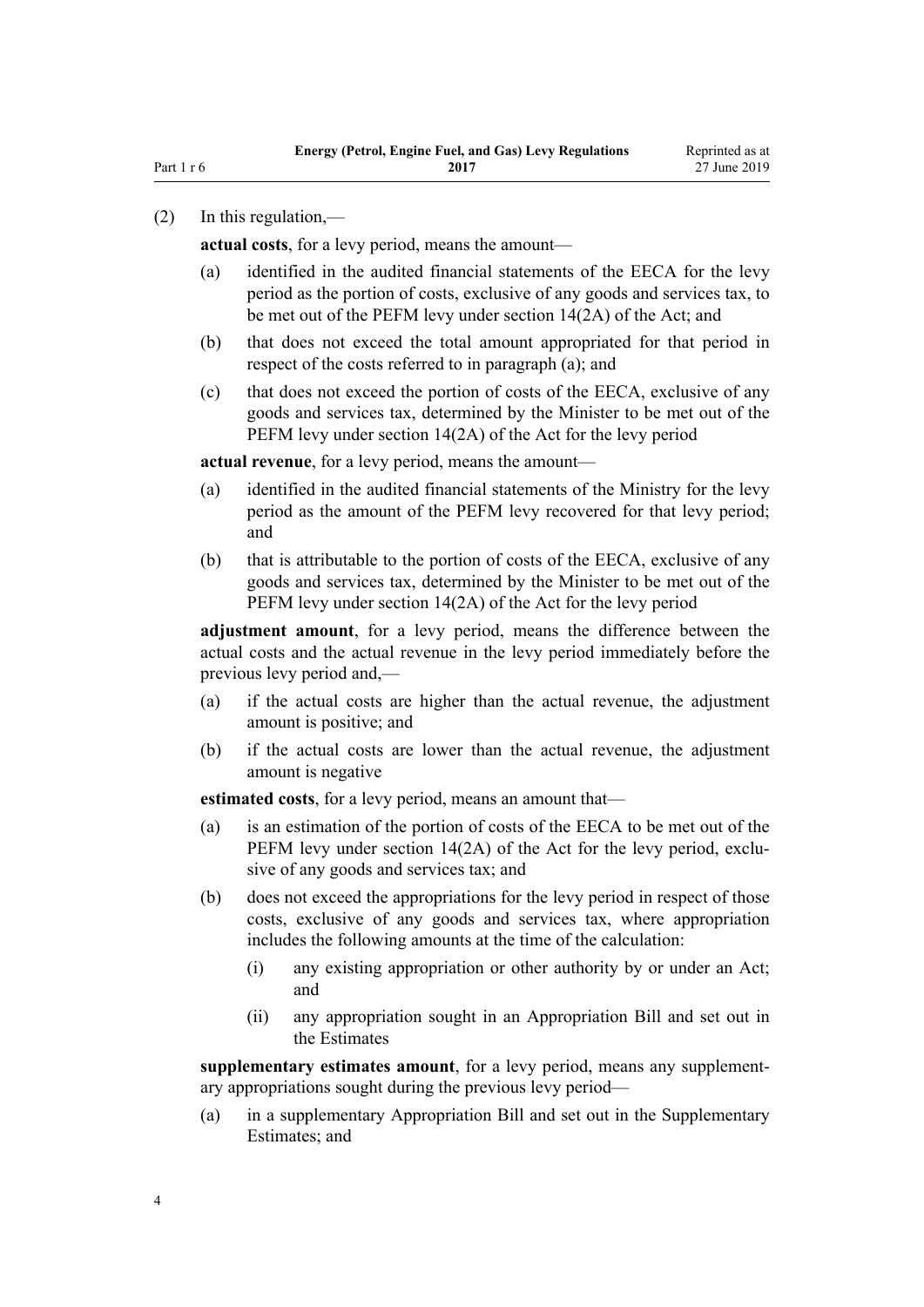<span id="page-4-0"></span>(b) in respect of the costs of the EECA to be met out of the PEFM levy under [section 14\(2A\)](http://legislation.govt.nz/pdflink.aspx?id=DLM194794) of the Act during the previous levy period, exclusive of any goods and services tax.

# **7 Notification of PEFM levy rate and calculation**

The Secretary must, as soon as practicable after calculating the PEFM levy rate for a levy period under [regulation 5,](#page-2-0) give notice of the levy rate and the calculation by—

- (a) publishing a notice in the *Gazette* that sets out the levy rate and the calculation; and
- (b) maintaining a list of the levy rates and calculations on the Ministry's Internet site at all reasonable times.

#### **8 Prescribed types of petroleum or engine fuel**

The PEFM levy is payable for petroleum or engine fuel that is specified in the table as a type of—

- (a) motor spirit:
- (b) diesel:
- (c) biodiesel:
- (d) ethyl alcohol under the heading Fuels in Part A or B of the table.

# **Part 2**

# **Gas safety, monitoring, and energy efficiency levy**

# **9 Calculation of GSMEE levy rate**

The Secretary must, before the start of a levy period, calculate the GSMEE levy rate for the levy period in accordance with the following formula:

 $a + b = c$ 

where—

- a is 2 cents
- b is the variable EECA cost (in cents) calculated in accordance with regulation 10
- c is the GSMEE levy rate payable (in cents).

#### **10 GSMEE levy variable EECA cost**

(1) The variable EECA cost is calculated in accordance with the following formula:

$$
(a+b+c) \div d
$$

where—

a is the estimated costs for the levy period (in cents)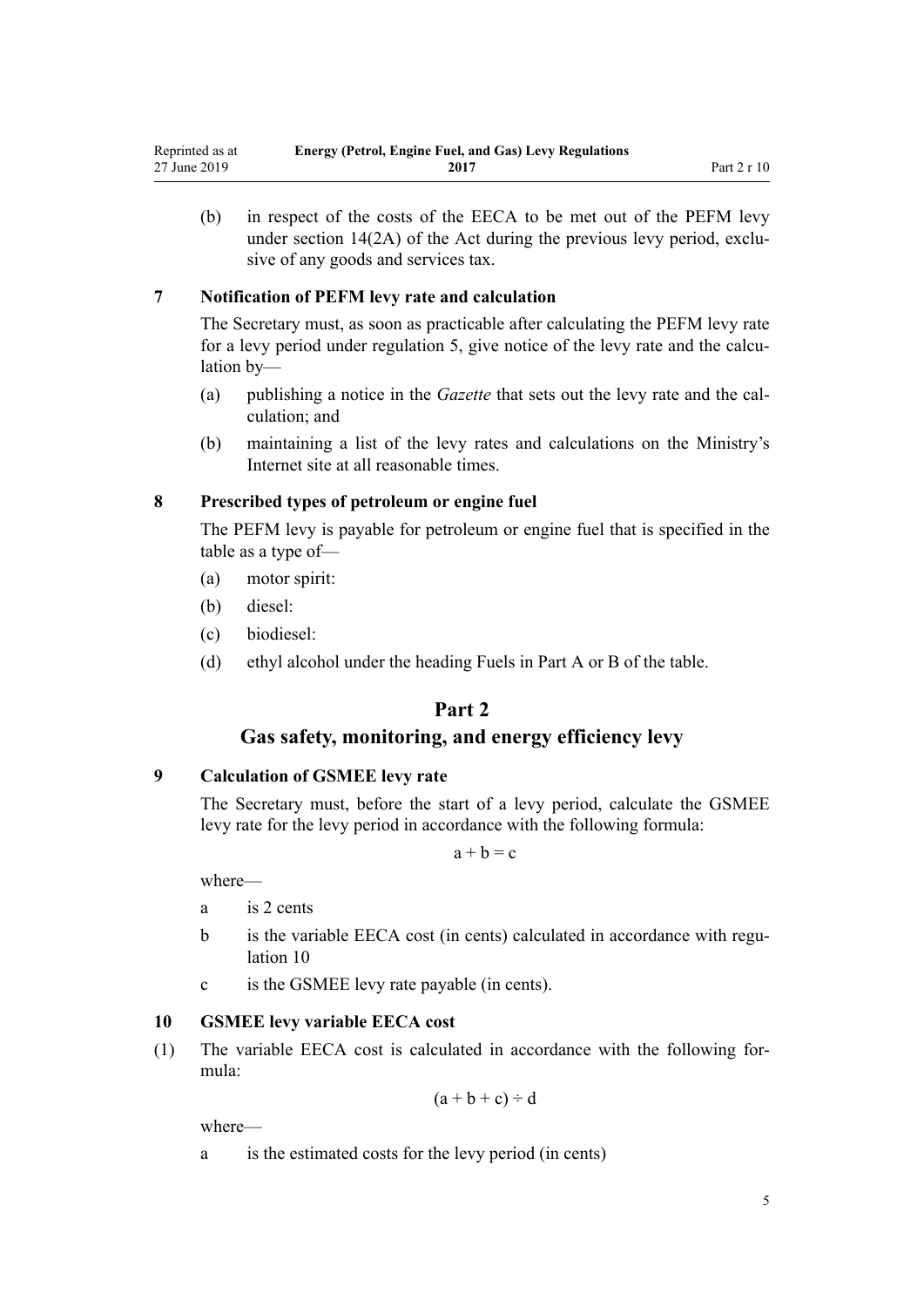| Part $2r10$ | Ence, rection Engine I acquisite Only Ect , Incommended<br>2017                                                                               | reprinted as at<br>27 June 2019 |  |  |  |
|-------------|-----------------------------------------------------------------------------------------------------------------------------------------------|---------------------------------|--|--|--|
| $\mathbf b$ | is the supplementary estimates amount (if any) for the levy period (in<br>cents)                                                              |                                 |  |  |  |
| $\mathbf c$ | is the adjustment amount for the levy period (in cents)                                                                                       |                                 |  |  |  |
| d           | is the number of complete gigajoules of piped gas that the Secretary esti-<br>mates will be subject to the GSMEE levy during the levy period. |                                 |  |  |  |
| (2)         | In this regulation,—                                                                                                                          |                                 |  |  |  |
|             | actual costs, for a levy period, means the amount-                                                                                            |                                 |  |  |  |

**Energy (Petrol, Engine Fuel, and Gas) Levy Regulations**

Reprinted as at

- (a) identified in the audited financial statements of the EECA for the levy period as the portion of costs, exclusive of any goods and services tax, to be met out of the GSMEE levy under [section 14\(2A\)](http://legislation.govt.nz/pdflink.aspx?id=DLM194794) of the Act; and
- (b) that does not exceed the total amount appropriated for that period in respect of the costs referred to in paragraph (a); and
- (c) that does not exceed the portion of costs of the EECA, exclusive of any goods and services tax, determined by the Minister to be met out of the GSMEE levy under [section 14\(2A\)](http://legislation.govt.nz/pdflink.aspx?id=DLM194794) of the Act for the levy period

**actual revenue**, for a levy period, means the amount—

- (a) identified in the audited financial statements of the Ministry for the levy period as the amount of the GSMEE levy recovered for that levy period; and
- (b) that is attributable to the portion of costs of the EECA, exclusive of any goods and services tax, determined by the Minister to be met out of the GSMEE levy under [section 14\(2A\)](http://legislation.govt.nz/pdflink.aspx?id=DLM194794) of the Act for the levy period

**adjustment amount**, for a levy period, means the difference between the actual costs and the actual revenue in the levy period immediately before the previous levy period and,—

- (a) if the actual costs are higher than the actual revenue, the adjustment amount is positive; and
- (b) if the actual costs are lower than the actual revenue, the adjustment amount is negative

**estimated costs**, for a levy period, means an amount that—

- (a) is an estimation of the portion of costs of the EECA to be met out of the GSMEE levy under [section 14\(2A\)](http://legislation.govt.nz/pdflink.aspx?id=DLM194794) of the Act for the levy period, exclusive of any goods and services tax; and
- (b) does not exceed the appropriations for the levy period in respect of those costs, exclusive of any goods and services tax, where appropriation includes the following amounts at the time of the calculation:
	- (i) any existing appropriation or other authority by or under an Act; and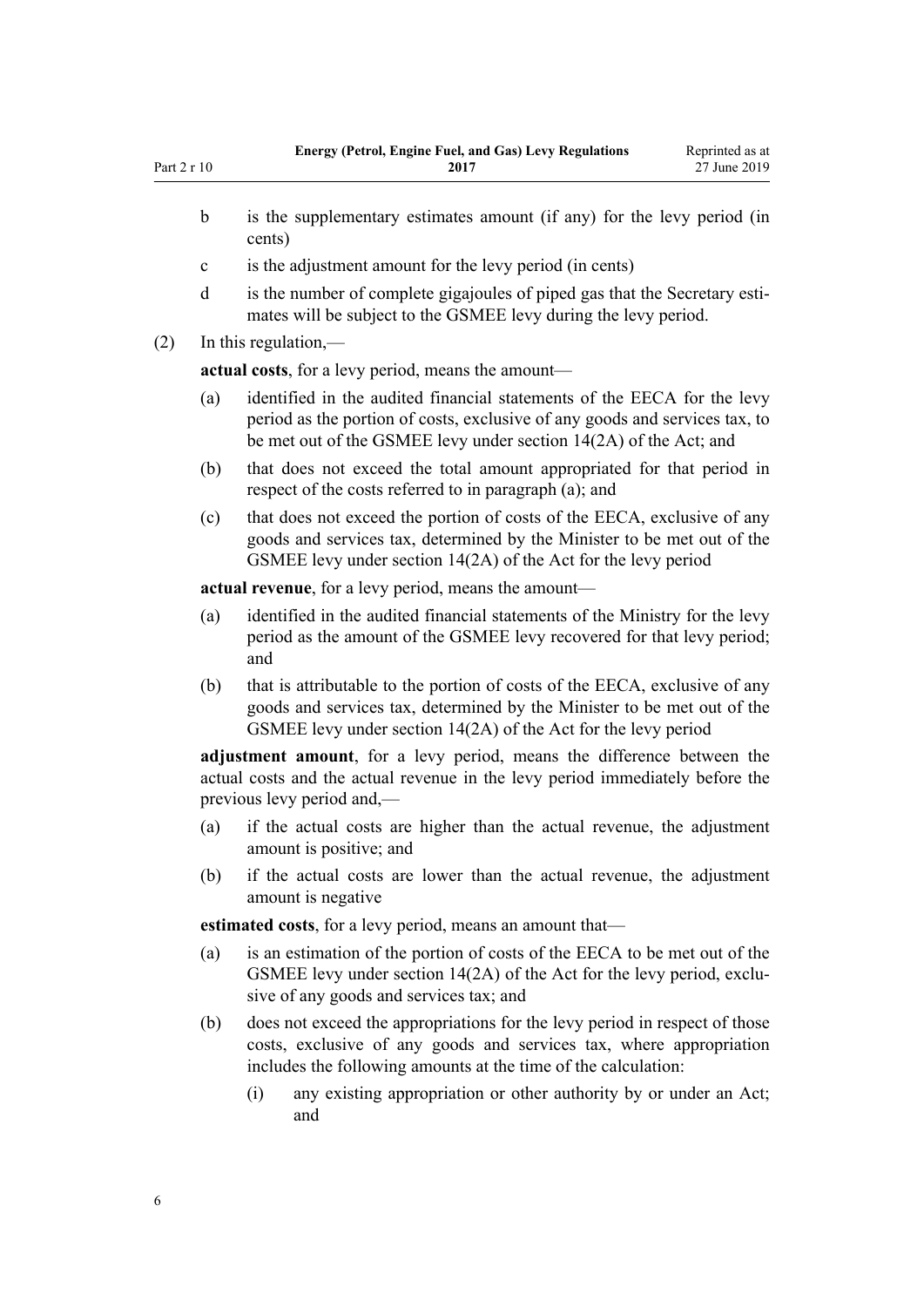(ii) any appropriation sought in an Appropriation Bill and set out in the Estimates

**supplementary estimates amount**, for a levy period, means any supplementary appropriations sought during the previous levy period—

- (a) in a supplementary Appropriation Bill and set out in the Supplementary Estimates; and
- (b) in respect of the costs of the EECA to be met out of the GSMEE levy under [section 14\(2A\)](http://legislation.govt.nz/pdflink.aspx?id=DLM194794) of the Act during the previous levy period, exclusive of any goods and services tax.

#### **11 Notification of GSMEE levy rate and calculation**

The Secretary must, as soon as practicable after calculating the GSMEE levy rate for a levy period under [regulation 9](#page-4-0), give notice of the levy rate and the calculation by—

- (a) publishing a notice in the *Gazette* that sets out the levy rate and the calculation; and
- (b) maintaining a list of the levy rates and calculations on the Ministry's Internet site at all reasonable times.

#### **12 GSMEE levy: prescribed types and purposes**

The GSMEE levy is not payable on, and a return is not required to include, the following:

- (a) liquefied petroleum gas:
- (b) piped gas sold for—

<span id="page-6-0"></span>Reprinted as at 27 June 2019

- (i) use as a feedstock; or
- (ii) the generation of electricity.

# **Part 3**

# **Consequential revocation**

#### **13 Consequential revocation**

The [Energy \(Petroleum or Engine Fuel Monitoring Levy\) Regulations 2015](http://legislation.govt.nz/pdflink.aspx?id=DLM6663200) (LI 2015/304) are revoked.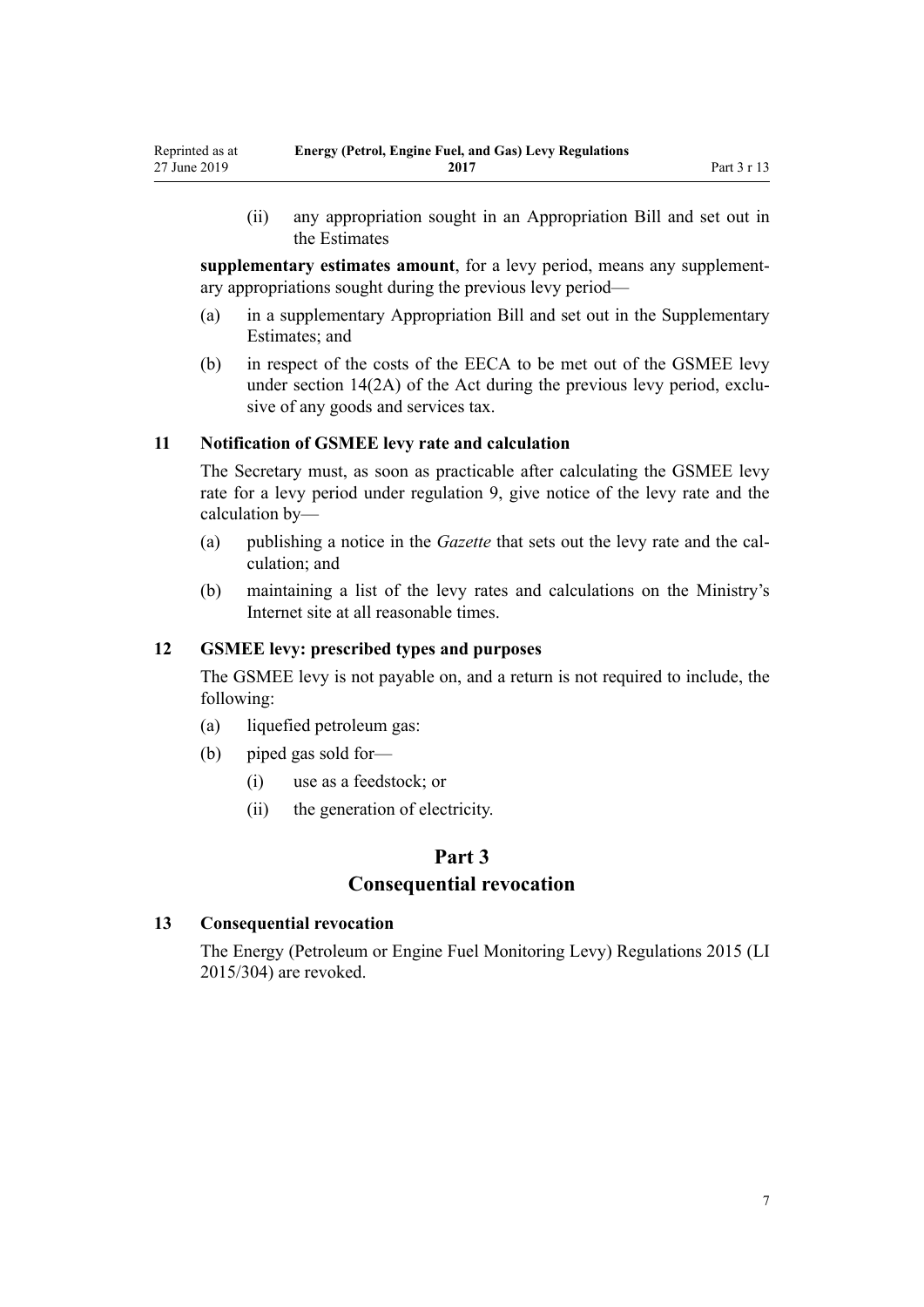# **Schedule 1**

# <span id="page-7-0"></span>**Transitional, savings, and related provisions**

[r 4](#page-2-0)

## **Part 1**

## **Provisions relating to these regulations as made**

# *PEFM levy*

#### **1 Application**

- (1) These regulations apply in respect of the PEFM levy for the levy period starting on 1 July 2017 and for subsequent levy periods.
- (2) The [Energy \(Petroleum or Engine Fuel Monitoring Levy\) Regulations 2015](http://legislation.govt.nz/pdflink.aspx?id=DLM6663200) apply until the close of 30 June 2017.

#### **2 PEFM levy rate for levy period starting on 1 July 2017**

- (1) Despite clause 1, [regulations 5 to 7](#page-2-0) do not apply in respect of the PEFM levy for the levy period starting on 1 July 2017.
- (2) The PEFM levy rate for the levy period starting on 1 July 2017 is 0.3 cents.

# *GSMEE levy*

#### **3 Application**

- (1) These regulations apply in respect of the GSMEE levy for the levy period starting on 1 July 2017 and for subsequent levy periods.
- (2) The levy rate specified in [section 23\(5\)](http://legislation.govt.nz/pdflink.aspx?id=DLM195026) of the Act (as it was immediately before the [Energy Innovation \(Electric Vehicles and Other Matters\) Amend](http://legislation.govt.nz/pdflink.aspx?id=DLM7005004)[ment Act 2017](http://legislation.govt.nz/pdflink.aspx?id=DLM7005004) came into force) applies until the close of 30 June 2017.

#### **4 GSMEE levy rate for levy period starting on 1 July 2017**

- (1) Despite clause 3, [regulations 9 to 11](#page-4-0) do not apply in respect of the GSMEE levy for the levy period starting on 1 July 2017.
- (2) The GSMEE levy rate for the levy period starting on 1 July 2017 is 3.6 cents.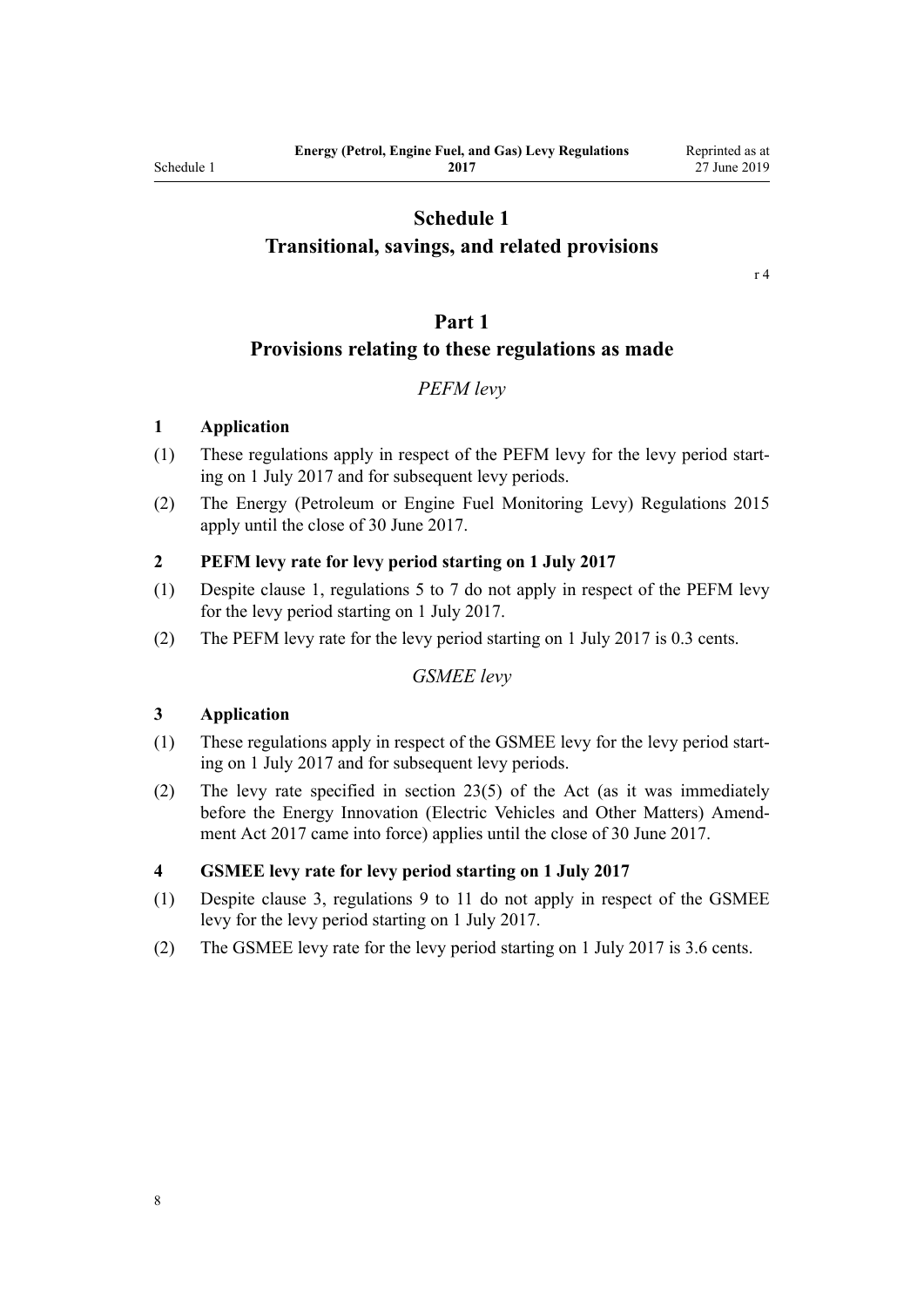# **Part 2**

# **Provision relating to Energy (Petrol, Engine Fuel, and Gas) Levy Amendment Regulations 2019**

Schedule 1 Part 2: inserted, on 27 June 2019, by [regulation 5](http://legislation.govt.nz/pdflink.aspx?id=LMS212388) of the Energy (Petrol, Engine Fuel, and Gas) Levy Amendment Regulations 2019 (LI 2019/139.

#### **5 Application**

- (1) The [Energy \(Petrol, Engine Fuel, and Gas\) Levy Amendment Regulations 2019](http://legislation.govt.nz/pdflink.aspx?id=LMS212380) apply in respect of the PEFM levy for the levy period starting on 1 July 2019 and for subsequent levy periods.
- (2) [Regulation 5,](#page-2-0) as in force immediately before the commencement of the [Energy](http://legislation.govt.nz/pdflink.aspx?id=LMS212380) [\(Petrol, Engine Fuel, and Gas\) Levy Amendment Regulations 2019](http://legislation.govt.nz/pdflink.aspx?id=LMS212380), continues to apply in respect of the PEFM levy for the levy period ending on the close of 30 June 2019.

Schedule 1 clause 5: inserted, on 27 June 2019, by [regulation 5](http://legislation.govt.nz/pdflink.aspx?id=LMS212388) of the Energy (Petrol, Engine Fuel, and Gas) Levy Amendment Regulations 2019 (LI 2019/139).

> Michael Webster, Clerk of the Executive Council.

Issued under the authority of the [Legislation Act 2012](http://legislation.govt.nz/pdflink.aspx?id=DLM2997643). Date of notification in *Gazette*: 29 June 2017.